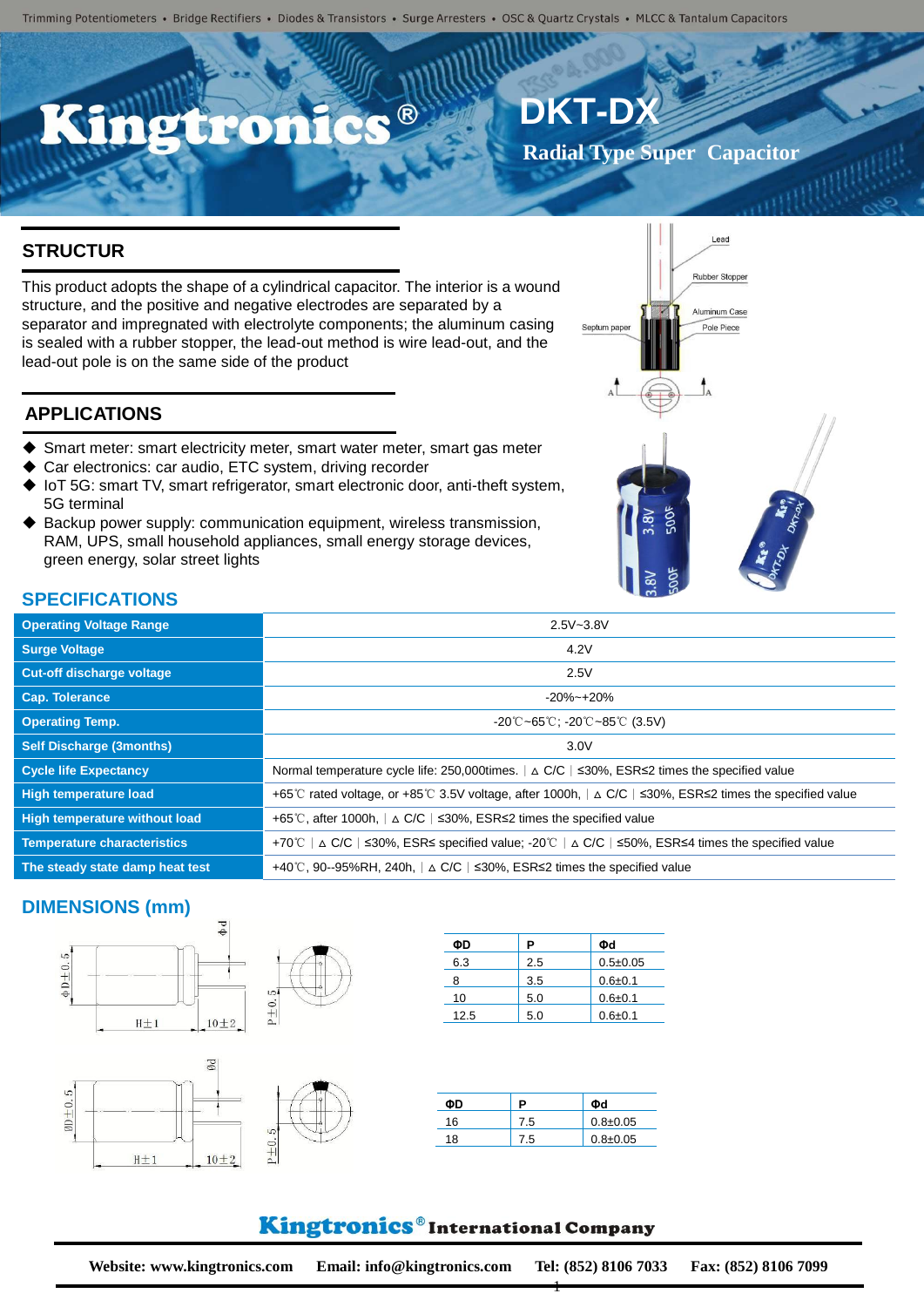Trimming Potentiometers • Bridge Rectifiers • Diodes & Transistors • Surge Arresters • OSC & Quartz Crystals • MLCC & Tantalum Capacitors

C.C.®

**DKT-DX**

 **Radial Type Super Capacitor**

## Kingtronics®International Company

150 | 12.5x25 | 250 | 100 | 0.80 | 4.50 | 20.0 250 12.5x34 200 70 1.40 7.50 30.0 300 16x26 200 70 1.60 9.00 40.0 500 16x34 150 50 2.80 16.00 65.0 800 | 18x41 | 80 | 30 | 4.50 | 26.00 | 110.0 1000 | 18x60 | 60 | 25 | 5.50 | 36.00 | 130.0

**Website: www.kingtronics.com Email: info@kingtronics.com Tel: (852) 8106 7033 Fax: (852) 8106 7099**

**kage Current (μA)**

| <b>Rated Cap.</b><br>(F) | Size φDxH<br>(mm) | <b>ESR DC</b><br>$(m\Omega)$ | <b>ESR AC (1KHz)</b><br>$(m\Omega)$ | <b>Rated Current</b><br>(A) | <b>Pulse Current</b><br>(A) | <b>Leakage C</b><br>$(\mu A)$ |
|--------------------------|-------------------|------------------------------|-------------------------------------|-----------------------------|-----------------------------|-------------------------------|
|                          |                   |                              | <b>Rated voltage: 3.8V</b>          |                             |                             |                               |
| 6.5                      | 6.3x10            | 7000                         | 3500                                | 0.03                        | 0.20                        | 4.0                           |
| 8                        | 6.3x12.5          | 7000                         | 3500                                | 0.04                        | 0.25                        | 4.0                           |
| 10 <sub>1</sub>          | 8x13              | 2200                         | 800                                 | 0.06                        | 0.35                        | $5.0\,$                       |
| 15                       | 6.3x22            | 2000                         | 800                                 | 0.08                        | 0.45                        | 5.5                           |
| 20                       | 8x16              | 1000                         | 500                                 | 0.10                        | 0.55                        | 6.0                           |
| 30                       | 8x20              | 900                          | 300                                 | 0.15                        | 0.90                        | 6.5                           |
| 38                       | 8x24              | 700                          | 200                                 | 0.20                        | 1.00                        | $7.0\,$                       |
| 40                       | 8x20              | 600                          | 200                                 | 0.22                        | 1.00                        | $7.0\,$                       |
| 40                       | 10x16             | 600                          | 200                                 | 0.22                        | 1.00                        | $7.0\,$                       |
| 50                       | 10x20             | 600                          | 200                                 | 0.28                        | 1.40                        | $7.0\,$                       |
| 70                       | 10x25             | 320                          | 120                                 | 0.40                        | 2.30                        | 9.0                           |
| 80                       | 10x20             | 320                          | 120                                 | 0.45                        | 2.50                        | 12.0                          |
| 100                      | 10x30             | 250                          | 100                                 | 0.60                        | 3.00                        | 13.0                          |
| 120                      | 12.5x21           | 250                          | 100                                 | 0.70                        | 3.50                        | 18.0                          |
|                          |                   |                              |                                     |                             |                             |                               |

#### **STANDARD RATINGS**

620